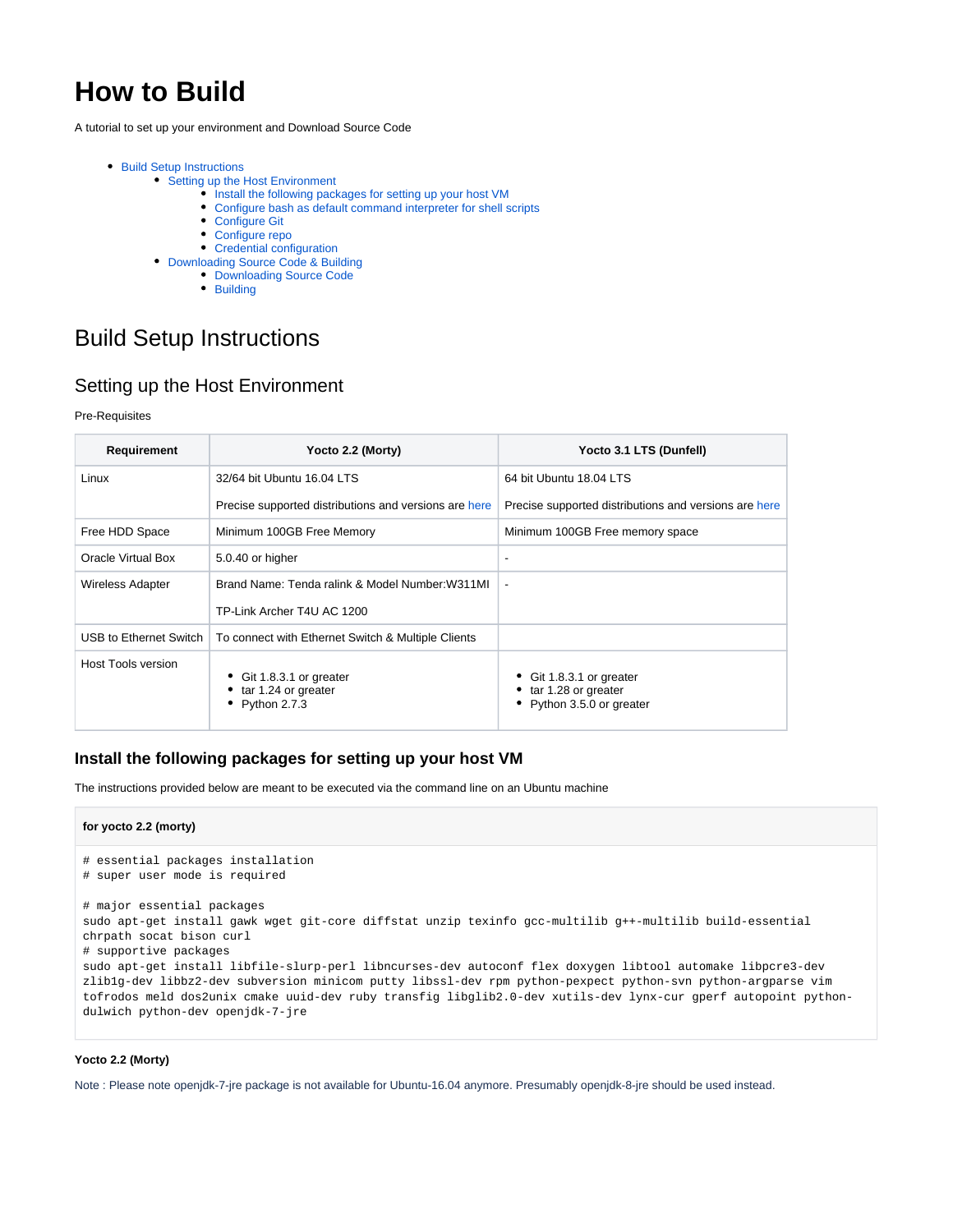```
for yocto 3.1 (dunfell)
```

```
# essential packages installation
# super user mode is required
# major essential packages
sudo apt-get install gawk wget git-core diffstat unzip texinfo gcc-multilib g++-multilib build-essential
chrpath socat bison curl cpio python3 python3-pip python3-pexpect xz-utils debianutils iputils-ping python3-git 
python3-jinja2 libegl1-mesa libsdl1.2-dev pylint3 xterm
```
## <span id="page-1-0"></span>**Configure bash as default command interpreter for shell scripts**

sudo dpkg-reconfigure dash

#### Select "No"

To choose bash, when the prompt asks if you want to use dash as the default system shell - select "No"

## <span id="page-1-1"></span>**Configure Git**

Upgrade your Git version to 1.8.x or higher

On Ubuntu 16.04 LTS, if you are unable to upgrade your git version using apt-get, then follow the below steps in order to upgrade

```
sudo apt-get install software-properties-common
sudo add-apt-repository ppa:git-core/ppa
sudo apt-get update
sudo apt-get install git
```
Once git is installed, configure your name and email using the below commands

```
# review your existing configuration
git config --list --show-origin
# configure user name and email address
git config --global user.name "John Doe"
git config --global user.email johndoe@example.com
# configure git cookies. Needed for Gerrit to only contact the LDAP backend once.
git config --global http.cookieFile /tmp/gitcookie.txt
git config --global http.saveCookies true
```
## <span id="page-1-2"></span>**Configure repo**

In order to use Yocto build system, first you need to make sure that repo is properly installed on the machine:

```
# create a bin directory
mkdir ~/bin
export PATH=~/bin:$PATH
# Download the repo tool and ensure that it is executable
curl http://commondatastorage.googleapis.com/git-repo-downloads/repo > ~/bin/repo
chmod a+x ~/bin/repo
```
Trivia : Repo is a repository management tool that is built on top of Git. Its main purpose is to help manage projects that consist of many Git repositories, it can also be used to manage uploads to the CMF Gerrit instance and automate aspects of the development workflow.

Repo does not replace Git, it simply aids management of projects that contain multiple Git repositories into a single local working directory. Git will still be used for local operation such as commits etc.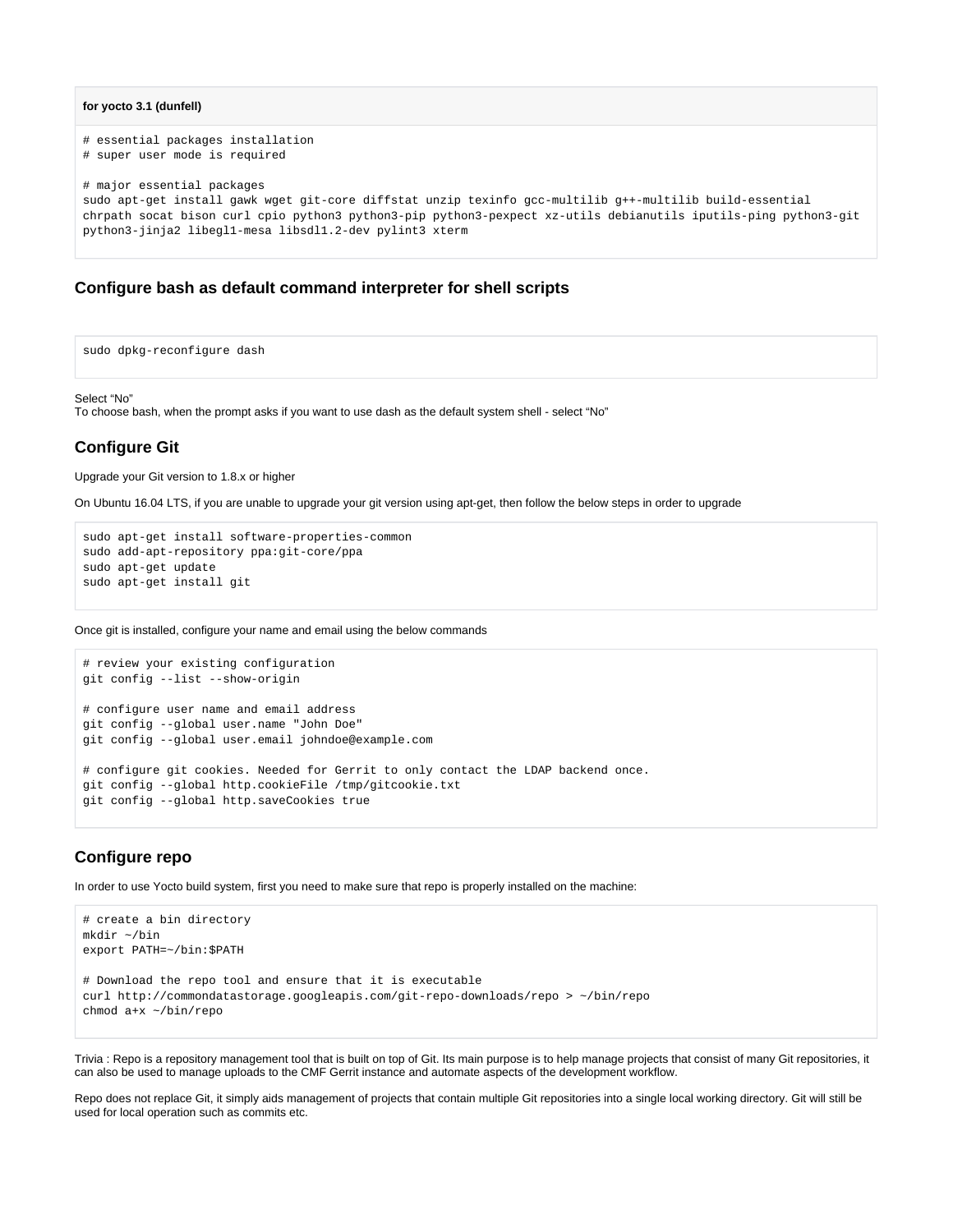Repo manages this for you by means of an XML based Manifest file. The Manifest file defines which repositories the project uses and links to appropriate revisions of each git repository, i.e where the upstream repositories reside and where they should be cloned locally. It is the manifest.xml (or default.xml) that determines which Git repositories and revisions repo will manage. This manifest.xml file is hosted in a Git repository along with all the other git repositories.

## <span id="page-2-0"></span>**Credential configuration**

**Note:** it is also recommended to put credentials in .netrc when interacting with the repo.

A sample .netrc file is illustrated below

**machine [code.rdkcentral.com](http://code.rdkcentral.com/) login <YOUR\_USERNAME> password <YOUR\_PASSWORD>**

## <span id="page-2-1"></span>Downloading Source Code & Building

### <span id="page-2-2"></span>**Downloading Source Code**

Following commands fetch the source code using repo tool

\$ mkdir <Directory-Name> && cd <Directory-Name>

Please use the following repo init command

\$ repo init -u https://user@code.rdkcentral.com/r/manifests -m manifest.xml -b <branch\_name>

Examples :

repo init -u <https://code.rdkcentral.com/r/manifests> -m rdkb.xml -b rdkb-20180527

repo init -u <https://code.rdkcentral.com/r/manifests> -m rdkb.xml -b master

repo init -u <https://code.rdkcentral.com/r/manifests> -m rdkb.xml -b morty

\$ repo sync -j`nproc` --no-clone-bundle

- Cloning the code before login once to [code.rdkcentral.com,](https://slack-redir.net/link?url=http%3A%2F%2Fcode.rdkcentral.com) user would get the Authentication error, even though the account is in good standing and has all the required access.
- Please login to [code.rdkcentral.com](https://slack-redir.net/link?url=http%3A%2F%2Fcode.rdkcentral.com) before attempting to clone.

### <span id="page-2-3"></span>**Building**

Δ

\$ source <setup-environment>

The above step configures and sets up your directory to start an appropriate build.

There are different kinds of builds listed. Please read the options and select the number of the build you need.

1) meta-rdk-bsp-emulator/conf/machine/qemuarmbroadband.conf

- 2) meta-rdk-bsp-emulator/conf/machine/qemux86broadband.conf
- 3) meta-rdk-bsp-emulator/conf/machine/qemux86hyb.conf
- 4) meta-rdk-bsp-emulator/conf/machine/qemux86mc.conf
- 5) openembedded-core/meta/conf/machine/qemuarm.conf
- 6) openembedded-core/meta/conf/machine/qemux86-64.conf 7) openembedded-core/meta/conf/machine/qemux86.conf

Next, you would need to initiate the build using the following command:

\$ bitbake <image-name>

On Successful build, the ROOTFS (in vmdk format) would be available at the following reference location based on the build type :

-\$ {HOME}/emulator/build-qemux86broadband/tmp/deploy/images/qemux86broadband/rdk-generic-broadband-image-qemux86broadband-<timestamp>. vmdk

Example :